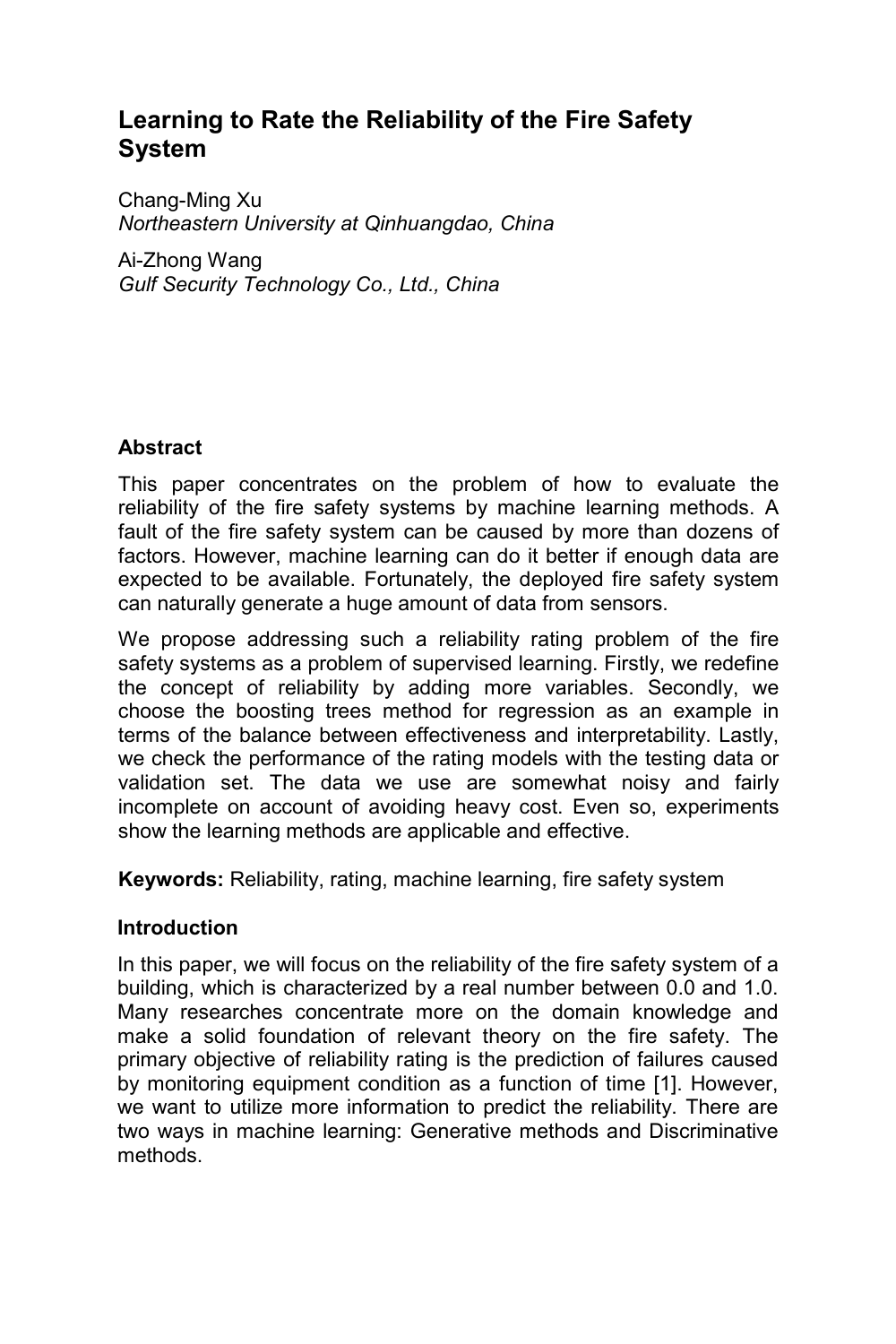On the one side, generative methods, such as fault tree, graphical model, are quite intuitive. E.g., [2] claims that risk cannot be determined unless the hazard is fully understood and described.

Numerous professional literatures on such a problem probably dive into revealing why failures happen and how they are generated. Then they build a model mimicking the actual scenario as similar as possible. However, only the experts can intensively study from the historical materials and discover some of patterns. Furthermore, to build a model to approximate to the real situation is also tedious and difficult, even for the experts. Unfortunately, such a system cannot escape from going wrong as time goes by and things keeps changing. Worst of all, the root of evil - overfitting, caused by the overly complex model encoded by the less accuracy prior knowledge of the experts. Overfitting means the final model fits the known data very well, but fails to predict any unseen data. Because the model learns not only the general rules, but also too much noise from training data.

Discriminative model of machine learning, as an alternative way, can overcome some defects of generative model, which deals the tasks with a black box so that we needn't concern about whether or not we mimic the things work exactly. For instance, by a vastly different playing style from the world championships of human being, Alpha Go defeats Lee Sedol 4:1 in the Google Deep Mind match [3]. Such a machine learning method does not care whether or not the model we used is analogical to the true agent governing the problem. In this way, we can simplify our model easily by taking out the unnecessary parameters to avoid overfitting. Deep Neural Network is a successful example of discriminative method, which in last decade has been making a range of impressive achievements in speech recognition, computer vision, natural language processing, etc. Gradient Boosting algorithm [5], such as XGBoost [6], is another example, which wins several influential champions in machine learning contests in most recent years.

Later in the article, we will firstly introduce how to define the goal of problem, and what if we use the theory of Gradient Booted Tree. After that we show how to use XGBoost to learn from historical data. Next we show how to check and analyze the result. At last, we summarize our work and look ahead into the future work.

## **Define the Task of Learning**

[1] introduces the concept of reliability  $R(T)$  as follows

$$
R(T) = \int_{T}^{\infty} f(t)dt
$$
 (Eq. 1)

Complexity and reliability are mutually contradictory. But the complexity isnot represented in Eq. 1. Machine learning is a branch of Computer Science to deal with the complex problem. Therefore, more variables added rather than time T only, machine learning algorithm is then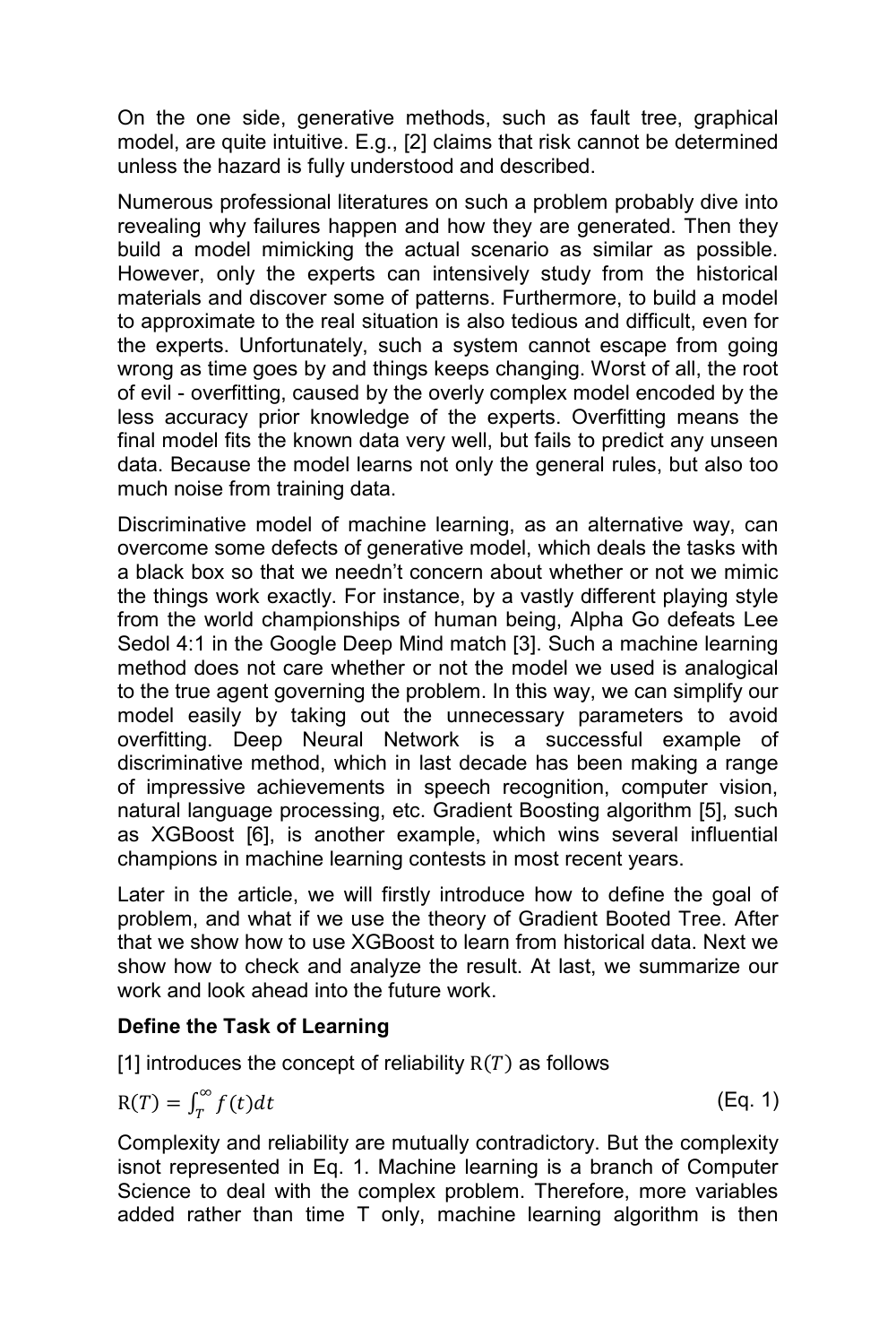adopted to solve the problem. To enhance the ability of the model and simplify the original problem, the following two assumptions are proposed in subsequent sections:

- First, consider the reliability as a function of both the time and the censored data. The censored data sometimes hints that some bad or good thing may occur. This assumption contributes to increasing more accuracy.
- Second, assume that the system fails, under the context of the fire safety system, only when fault alarms and/or false alarms are triggered. This assumption helps to simplify the analysis of the original problem.

Before proceeding to describe the task, we first introduce notations. We use tuple (T,  $Z_{1:k}$ ) instead of a scaler T to generalize the definition of the reliability. Under the new definition, reliability depends on not only the time T, but also other random variables  $Z_1, Z_2, \ldots, Z_k$ , which are denoted as  $Z$ , or  $Z_{1:k}$  for short.  $Z_i$  is a single random variable for each i.

$$
R(T, Z) = \int_{T}^{\infty} \int_{Z}^{\infty} f(t, z) dz dt
$$
 (Eq. 2)

As a result, a data set with 31-dimensionality and up to 8,000,000 observations is used by which to predict a real number representing the reliability of a building in half a month.

## **Gradient Boosting Algorithm and XGBoost library**

GBM (Gradient boosting Machine) [5], described as algorithm 1, is an ensemble learning method, which collects each decision of a series of weak basis learning machine and forms a new decision as an output. To learn those parameters, we should set an object function

$$
Obj(\Theta) = \sum_{t=1}^{N} L\big(\mathbf{y}_t, f_M(\mathbf{x})\big) + \sum_{m=1}^{M} \Omega(f_m)
$$
 (Eq. 3)

Consider  $L$  is a square error function,  $\Omega$  is a regularization term. GBM compute an  $Obj^{(t)}(\Theta)$ , which is defined as

$$
Obj^{(t)}(\Theta) = \left[g_i f_t(x_i) + \frac{1}{2} h_i f_t^2(x_i)\right] + \Omega(f_t), \text{ Where}
$$
  

$$
g_i = \frac{\partial \ell(y_i, \widehat{y_i}^{(t-1)})}{\partial \widehat{y_i}^{(t-1)}}, \ h_i = \frac{\partial^2 \ell(y_i, \widehat{y_i}^{(t-1)})}{\partial (\widehat{y_i}^{(t-1)})^2}, \ \Omega(f_t) = \gamma T + \lambda \frac{1}{2} \sum_{j=1}^T w_j^2
$$
(Eq. 4)

Here,  $w$  is the vector of leaves, and  $T$  is the number of leaves of regression machine. Then decent gradient method is applied to compute the parameters. For simplicity, we adopt squared error loss function. In each iteration, corresponding to line 3 up to line 7, algorithm firstly calculate the residuals of the current model  $f_{m-1}(x)$ . and then make the residuals fit furthest to a new basis learning machine  $T(x; \theta_m)$ ,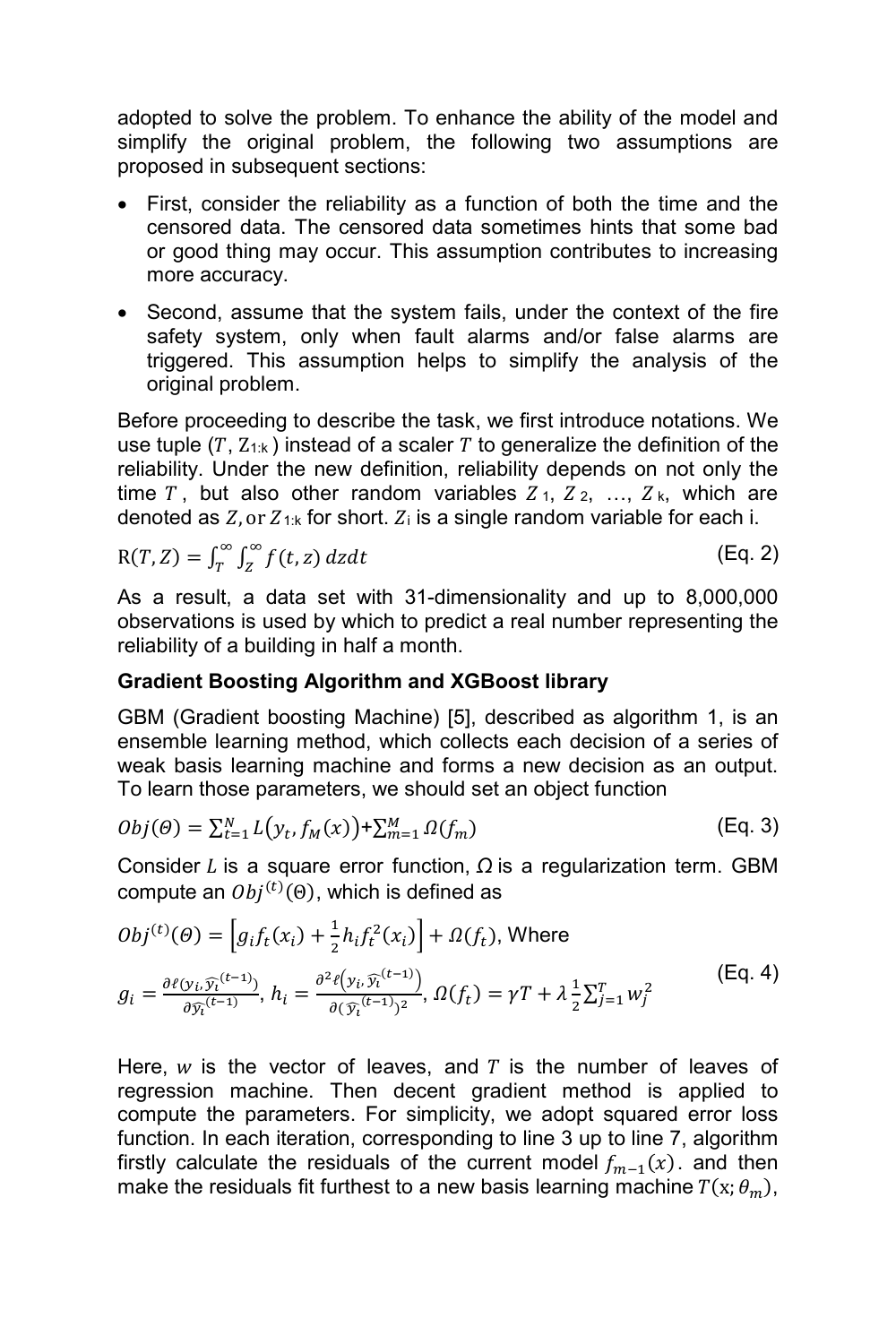which will be added to the previous model. There are many parameters that we can adjust in GBM.

Algorithm 1 Gradient Boosted Machine

Input: training set  $T = \{(x^{(t)}, y^{(t)})\}_{t=1}^N$ Output: boosted machine  $f_M(x)$ 1. Initialize  $f_0(x) = 0$ 2. For m=1 to M do 3. Compute residual  $r_{mi} = y_i - f_{m-1}(x_i)$ ,  $i = 1, 2, ... N$ 4. Learn a machine  $T(x; \theta_m)$  by fitting the residual  $r_{mi}$ 5. Update  $f_m(x) = f_{m-1}(x) + T(x; \theta_m)$ 6. If converged 7. Break 8. Return boosted Machine  $f_M(x) = \sum_{m=1}^M T(x; \theta_m)$ 

XGBoost [6], designed to be highly efficient, flexible and portable, is an implementation of GBM. In the meantime, it's an optimized distributed gradient boosting library as well. XGBoost is easy to use because it provides interfaces with several script languages, including R and python. XGBoost needs less feature engineering than most of the previous algorithms. As we all know, feature engineering demands a superb skill while the XGBoost do not, which is apparently superior.

In GBM, each weak basis learning machine can be homogeneous, that is, they belong to the same type model, e.g., decision tree. A single decision tree can be constructed by greedy methods according to the criterion of information metrics, such as Entropy, Gini index, etc. The entropy of a random variable X can be calculated by Eq.5.

$$
H(X) = \mathbb{E}_{x \in X} \left[ \log \frac{1}{(P(x))} \right] = \sum_{x \in X} P(x) \log \frac{1}{(P(x))}
$$
(Eq. 5)

Gini index is another popular measure for purity of a set with nodes in different type, the merit of which is the low complexity for calculation.

Consider a problem of whether a man plays tennis on a specific day. some records are listed in Table 1. The decision tree learning will fit those data so that it can predict whether he plays tennis or not on a new day not listed in the table.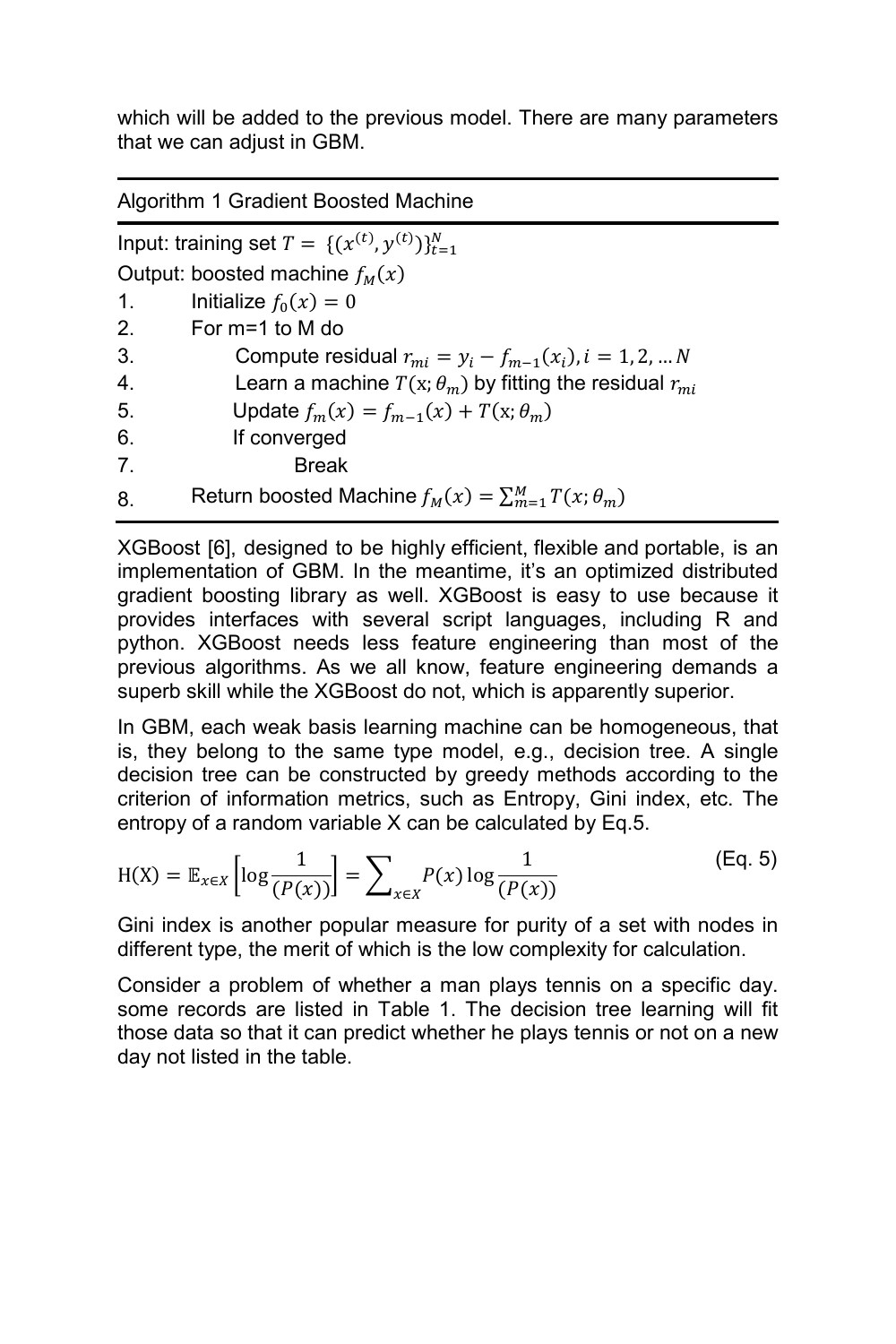| <b>Observation</b> |                | Input           |              | <b>Output</b> |
|--------------------|----------------|-----------------|--------------|---------------|
|                    | <b>OUTLOOK</b> | <b>HUMIDITY</b> | <b>WINDY</b> | <b>PLAY</b>   |
| 1                  | sunny          | 85              | <b>FALSE</b> | <b>NO</b>     |
| $\overline{2}$     | sunny          | 90              | <b>TRUE</b>  | <b>NO</b>     |
| 3                  | overcast       | 78              | <b>FALSE</b> | <b>YES</b>    |
| 4                  | rain           | 96              | <b>FALSE</b> | <b>YES</b>    |
| 5                  | rain           | 80              | <b>FALSE</b> | <b>YES</b>    |
| 6                  | rain           | 70              | <b>TRUE</b>  | <b>NO</b>     |
| $\overline{7}$     | overcast       | 65              | <b>TRUE</b>  | <b>YES</b>    |
| 8                  | sunny          | 95              | <b>FALSE</b> | <b>NO</b>     |
| 9                  | sunny          | 70              | <b>FALSE</b> | <b>YES</b>    |
| 10                 | rain           | 80              | <b>FALSE</b> | <b>YES</b>    |
| 11                 | sunny          | 70              | <b>FALSE</b> | <b>YES</b>    |
| 12                 | overcast       | 90              | <b>TRUE</b>  | <b>YES</b>    |
| 13                 | overcast       | 75              | <b>FALSE</b> | <b>YES</b>    |
| 14                 | rain           | 80              | TRUE         | NO.           |

Table 1. The training set for learning a decision tree

Fig. 1 shows how to slice the collection into pieces according to information collected, in each of which will contain pure observations that belongs to the same classification. The decision tree will be constructed by selecting a best feature from candidate feature set to split the current node into subset with the same classifier.

An unseen new observation can be predicted when a decision tree having learned from the training data. E.g., there is a new observation  $x =$  (OUTLOOK = sunny, HUMIDITY = 20, WINDY = TRUE). The decision tree in Fig.1. answers the question by a series of the attribution value checking: OUTLOOK = sunny, and HUMIDITY <= 70. The predicted output falls into the leftmost leaf which is labeled with YES, that says, he will play tennis. See [7] for more detailed info.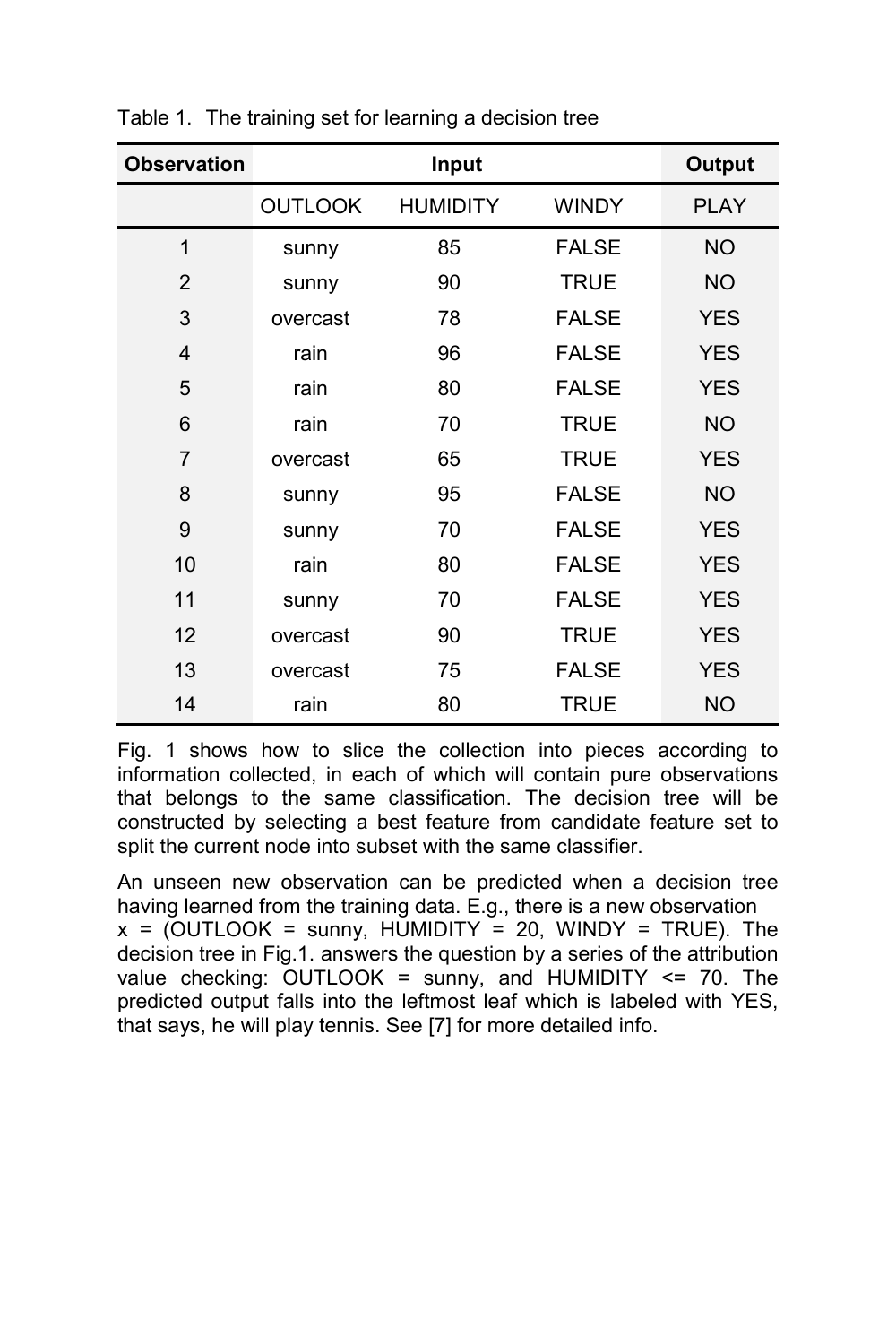

Fig.1. A decision tree learned from the training set in Table 1.

## **Prepare and Preprocess the Data**

The data we used were collected from some commercial building all over China by Gulf Security Technology Co., Ltd. since 2011, see Fig.1. There are more than 130 tables in the database. The number of rows of the tables varies from 1 to 10,000,000, and that of columns varies from 3 to 70. The raw data files in the database are shown in Fig. 2.

Some of the tables describe the topological configuration of the objects composing the fire safety system, such as alarm ID, user ID, Monitor ID, Alarm code, Alarm SN, City and Region, Node ID, Operator, Building ID, Alarm time, Reaction time, etc. An issue of the data is that we do not collect enough information about the changes of each sensor state. The real time data is gathered only when an item turns into some failure state, including debugging, testing, alarming, etc.

Through monitoring 300 independent fire safety systems, we get 7,676,727 typical fault alarm observations, and 331,934 false alarm observations. These are the most important information relevant to the reliability of the fire safety systems.

Each component of the random multivariable Z is a single variable, some of which only have several possible values. Single variable, such as alarm\_type, sub\_area\_type and monitor\_type can be encoded by one-hot-encoding. E.g., the value of alarm\_type varies from 1 to 3, then we can reconstruct it for each observation. One hot encoding, see Table 2., is a sort of sparse representation schema for a single variable. Different values of the newly adding variables can activate the learn algorithm pay attention to different subset of features.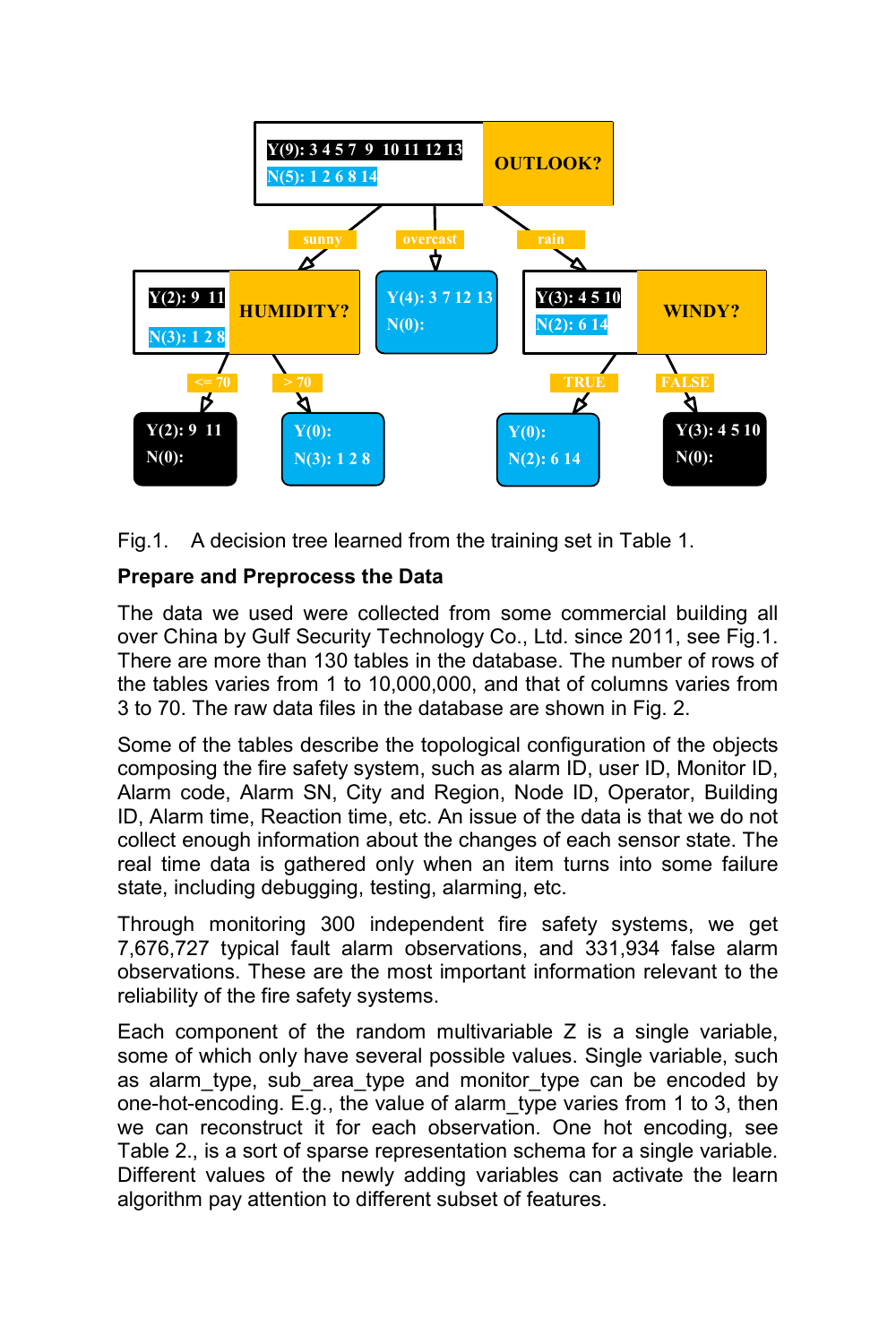| - 12 BX =<br>$C = 3$                            |                | 43                                 |           |              |                                                                       |  |
|-------------------------------------------------|----------------|------------------------------------|-----------|--------------|-----------------------------------------------------------------------|--|
| 田 二 系统表                                         |                | 44                                 |           |              |                                                                       |  |
| FileTables                                      |                | 45                                 |           |              | -- get statistics of rows and columns for each table                  |  |
| 一外部表                                            |                | 46                                 |           |              | <b>FISELECT</b> column_statistics.table_name, row_count, column_count |  |
| E El dbo.G Alarm Hide                           |                | 47<br>FROM #counts                 |           |              |                                                                       |  |
| <b>El El dbo.G Alarm Syn</b>                    |                | INNER JOIN column statistics<br>48 |           |              |                                                                       |  |
| dbo.G AlarmCount<br>⊞                           |                | 49                                 |           |              | ON #counts. table name = column statistics. table name2               |  |
| dbo.G AlarmManager<br>⊞                         |                | 50<br>ORDER BY row count DESC      |           |              |                                                                       |  |
| dbo.G AUTOALARM<br>⊞<br>$\equiv$                |                | 51                                 |           |              |                                                                       |  |
| dbo.G AUTOALARM BAK<br>œ.                       |                | 59                                 |           |              |                                                                       |  |
| dbo.G AUTOPUTOUTFIRE BUBBLE<br>œ.               |                | 133 %<br>٠                         |           |              |                                                                       |  |
| dbo.G AUTOPUTOUTFIRE BUBBLE BAK<br>▣            | ■ 结果           | 面消息                                |           |              |                                                                       |  |
| dbo.G AUTOPUTOUTFIRE GAS<br>Ð                   |                | table_name                         | row_count | column_count |                                                                       |  |
| dbo.G AUTOPUTOUTFIRE GAS BAK<br>œ.              | $\mathbf{1}$   | G_ElseAlarm                        | 10434333  | 25           |                                                                       |  |
| dbo.G AUTOPUTOUTFIRE OTHER<br>▦                 | $\overline{2}$ | G FaultAlarm                       | 7676727   | 25           |                                                                       |  |
| dbo.G AUTOPUTOUTFIRE OTHER BAK<br>Đ             | 3              | G SysLog                           | 6527854   | 3            |                                                                       |  |
| dbo.G AUTOPUTOUTFIRE WATER<br>Œ.<br>围           | 4              | G AlarmCount                       | 2805168   | 10           |                                                                       |  |
| dbo.G AUTOPUTOUTFIRE WATER BAK<br>⊞             | 5.             | G TestAlarm                        | 2147983   | 25           |                                                                       |  |
| dbo.G AUTOPUTOUTFIRE WIST<br>œ.                 | 6              | G_Node                             | 519821    | 25           |                                                                       |  |
| dbo.G AUTOPUTOUTFIRE WIST BAK<br>⊞              | $\overline{r}$ | G InportNode                       | 491891    | 14           |                                                                       |  |
| dbo.G_BASEDATA<br>⊞<br>$\equiv$                 | 8              | G Falsealarn                       | 331934    | 27           |                                                                       |  |
| dbo.G BREAKSMOKEEQUIP                           | 9              | G_AlarnManager                     | 27139     | 9            |                                                                       |  |
| dbo.G BREAKSMOKEEQUIP BAK<br>⊞                  | 10             | G NetState                         | 21375     | 6            |                                                                       |  |
| dbo.G BUILDINFO<br>⊞<br>$\equiv$                | 11             | LogTcpDc1                          | 10511     | 3            |                                                                       |  |
| dbo.G BUILDINFO BAK<br>œ.<br>dbo.G BuildingInfo | 12             | G Polling                          | 8772      | 20           |                                                                       |  |
| ⊞<br>dbo.G Chart LineData                       | 13             | G_UserHistoryInfo                  | 7424      | 10           |                                                                       |  |
| ⊞<br>dbo.G CHECKELECTRIC<br>œ.                  | 14             | G_FaultAlarm_tmp                   | 7414      | 24           |                                                                       |  |
| dbo.G CHECKRECORD<br>⊞                          | 15             | G_FireAlarm_tmp                    | 5827      | 24           |                                                                       |  |
| dbo.G CommSoftInfo<br>⊞                         | 16             | G_FireAlarm                        | 5096      | 25           |                                                                       |  |
| dbo.G Control<br>œ.                             | 17             | G PIC                              | 4005      | 12           |                                                                       |  |
| dbo.G DataBuff<br>⊞                             | 18             | <b>G SYSUSERLOG</b>                | 1744      | 5            |                                                                       |  |
| dbo.G DataRecord<br>田<br><b>EXI</b>             | 19             | G_Alarn_Syn                        | 1500      | 26           |                                                                       |  |
| dbo.G DevState                                  | 20             | G DataBuff                         | 940       | 3            |                                                                       |  |
| <b>EL EL dho G. FleeAlarm</b>                   |                |                                    |           |              |                                                                       |  |

Fig. 2. Some tables in the database.

Table 2. One hot encoding for the variable *alarm\_type* uses another 3 new variables v1, v2 and v3 to substitute the original variable.

| alarm_type | V1 | V2 | V3 |
|------------|----|----|----|
|            |    | 0  |    |
| 2          | O  |    | 7  |
|            |    |    |    |

Another important feature transformation is to split date into several new variables such as year, month, day, and hour, by which some special pattern, such as the seasonal law can be easily captured by the learning machine.

## **Selecting, Training and Evaluating a Model**

We use the R package for executing the procedure of cross validation automatically. Cross validation helps to find the best fitting function out with more capacity to avoid the overfitting. We separate the data containing all 300 independent fire safety systems into 3 mutually disjoint subsets: training set, validation set, and test set. In view of stability of the result, this procedure should execute many times on different data sets. Fortunately, user only need to set a parameter, and XGBoost will do it automatically.